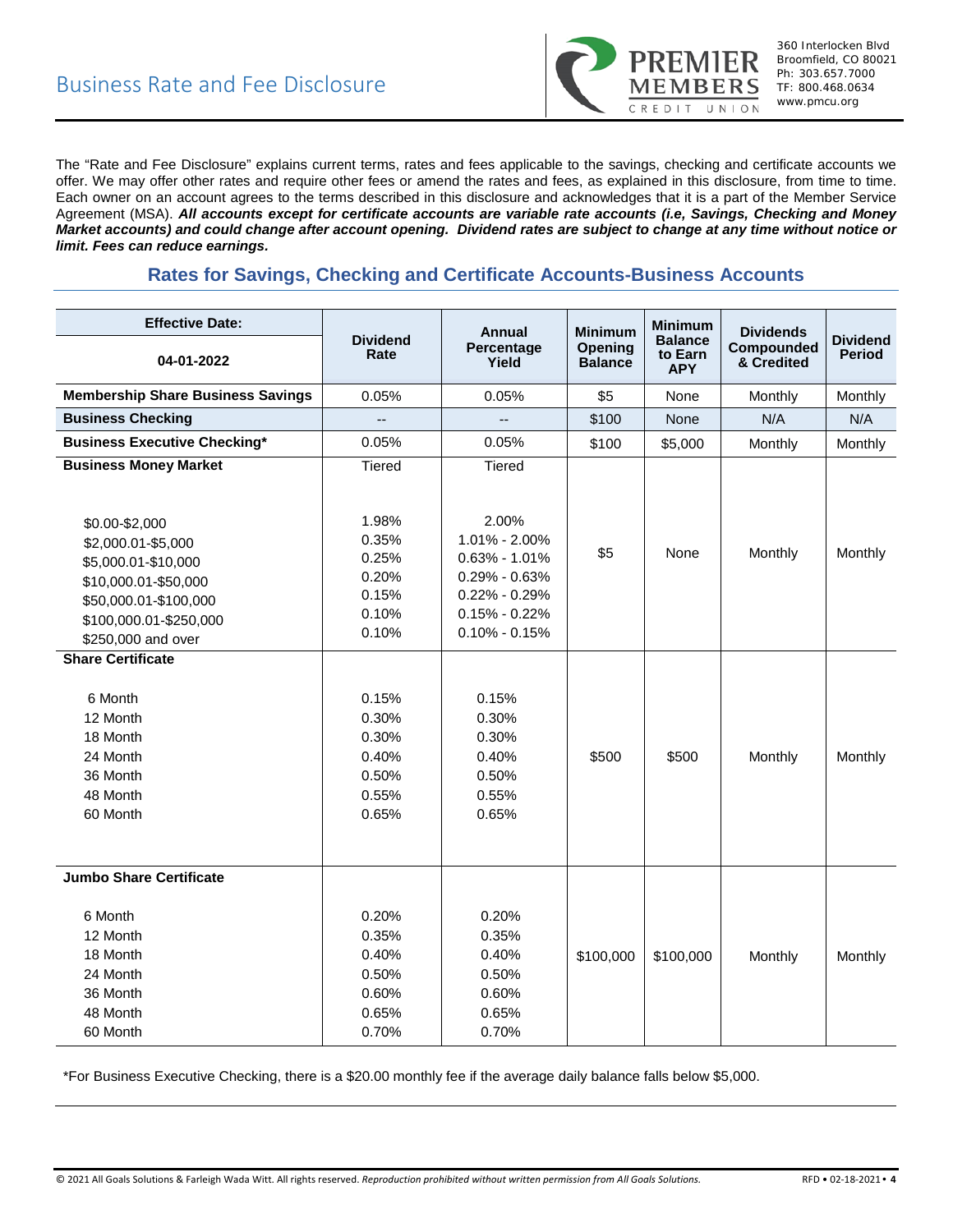## **Business Banking Account Disclosure**

As explained in the BSA, the "Rate & Fee Disclosure" applies to all the accounts we offer. Except as specifically described, the following terms apply to all of the accounts you have with us.

## **1. Rate Information**

The Dividend Rate and Annual Percentage Yield on the accounts you have with us are identified above. For all accounts except certificates, the Dividend Rate and Annual Percentage Yield may change at any time in the Credit Union's discretion. Earn Big Free Checking Accounts and Money Market accounts are Tiered Rate Accounts. For these accounts, the specified Dividend Rate for a tier will apply only to the portion of the account balance that is within that tier. The range of Annual Percentage Yield(s), which vary depending on the balance in the account, are shown for each tier. The Dividend Rates and Annual Percentage Yields are the prospective rates as of the effective date shown above. For Certificate Accounts, the Dividend Rate and Annual Percentage Yield are fixed and will be in effect for the term of the account. For Certificate Accounts, the Annual Percentage Yield is based on an assumption that dividends will remain on deposit until maturity. A withdrawal of dividends will reduce earnings.

#### **2. Nature of Dividends**

Dividends are paid from current income and available earnings after required transfers to reserves at the end of a dividend period.

## **3. Compounding and Crediting**

Dividends will be compounded and credited as identified above. For dividend bearing accounts, the Dividend Period begins on the first calendar day of the period and ends on the last calendar day of the period.

## **4. Accrual of Dividends**

Dividends will begin to accrue on noncash deposits (e.g., checks) on the business day you make the deposit to an account you have with us. If you terminate the account before accrued dividends are credited, accrued dividends will not be paid.

#### **5. Balance Information**

The minimum balance required to start each account and earn the stated Annual Percentage Yield is identified above. If you do not maintain the minimum balance, you will not earn the stated Annual Percentage Yield. For all savings, checking and club accounts, dividends are calculated using the Average Daily Balance method, in which dividends are calculated by applying a periodic rate to the Average Daily Balance in the account for the dividend period. The Average Daily Balance is determined by adding the full amount of principal in the account for each day of the period, and dividing that figure by the number of days in the period. For Money Market Accounts, dividends are calculated by using the Daily Balance method, which applies a daily periodic rate to the balance in the account each day.

## **6. Account Limitations**

Money Market accounts are limited to one account per primary Social Security Number. For a Holiday Club account, the entire balance will be paid to you by check or transferred to another account of yours on or after November 1 and the account will remain open.

#### **7. Certificate Account Features**

#### **a. Account Limitations**

After you start the account, you may not make additional deposits to a Certificate Account, after the first ten (10) days grace period.

### **b. Maturity**

The Certificate Account you have with us will mature on the maturity date identified on your Account Receipt or Renewal Notice.

#### **c. Early Withdrawal Penalty**

We may impose a penalty if you withdraw any of the principal of the Certificate Account before the maturity date.

**1) Amount of Penalty.** The penalty will equal 90 days dividends on your account if the original term is one year or less, and 180 days dividends if the original term is more than one year. No early withdrawal penalty will be assessed for withdrawal of dividends prior to maturity; however withdrawal of dividends prior to maturity will reduce earnings.

**2) How the Penalty Works.** The penalty is calculated on the amount of early withdrawal; however, if the account balance falls below the minimum required balance, the account will be terminated and the penalty calculated on the entire balance. If earned dividends have previously been withdrawn, the penalty will be deducted from the principle balance.

**3) Exceptions to Early Withdrawal Penalties.** At our option, we may pay the account before maturity without imposing an early withdrawal penalty under the following circumstances: when an owner on an account dies or is determined legally incompetent by a court or other body of competent jurisdiction. Where the account is an Individual Retirement Account (IRA) and any portion is paid within seven (7) days after establishment or where the account is an IRA and the owner attains age 59½ or becomes disabled and begins making periodic withdrawals or obtaining the age when RMDs are required.

## **d. Renewal Policy**

Certificate Accounts are automatically renewable accounts. Automatically renewable accounts will renew for another term upon maturity. You have a grace period of ten (10) days after maturity in which to withdraw funds in the account without being charged an early withdrawal penalty. Dividends will not be earned during the grace period if funds are withdrawn during the grace period.

#### **e. Nontransferable/Nonnegotiable**

The account(s) you have with us is/are nontransferable and nonnegotiable. This means that an account and the funds in the account may not be pledged to secure any obligation of an owner, except obligations with the Credit Union.

*Your savings are federally insured to at least \$250,000 by NCUA - National Credit Union Administration. PMCU is an equal opportunity Lender. Printed on Recycled Paper.*